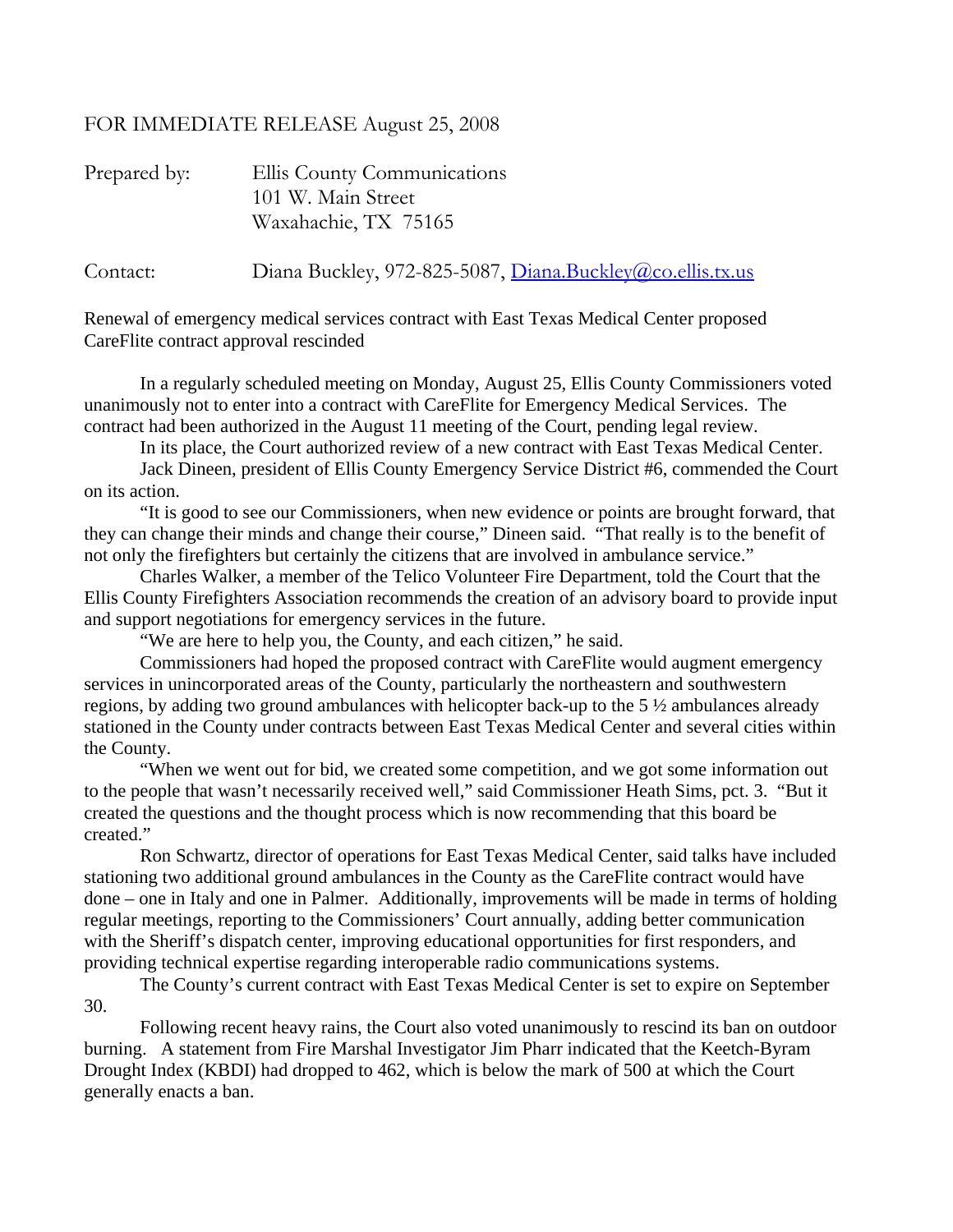After hearing from Elections Administrator Jane Anderson that she had certified the signatures on a petition "TO LEGALIZE THE SALE OF BEER AND WINE FOR OFF-PREMISE CONSUMPTION ONLY" and another petition "TO LEGALIZE THE SALE OF MIXED BEVERAGES IN RESTAURANTS BY FOOD AND BEVERAGE CERTIFICATE HOLDERS ONLY" within the City of Waxahachie, Commissioners ordered that an election be held on those two propositions on November 4, 2008.

 Moving forward with the annual budget process, Commissioners discussed the tax rate for fiscal year 2008-2009 and took a record vote to place a proposed tax rate to be voted on at a future meeting. That rate, which essentially represents a tax rate ceiling, was proposed at 0.393599 cents per \$100 of property valuation.

 "What I am proposing as a motion is a decrease in the overall tax rate, though very slim," said County Judge Chad Adams.

 Under the proposal, the tax rate for Interest and Sinking would decrease from 0.069596 to 0.065089 cents per \$100 of property valuation, while the tax rate for Lateral Roads (Farm to Market) would increase from 0.029009 to 0.033508 cents. This would increase funding for lateral roads by approximately \$590,000 in the coming year, while still allowing for a very slight incremental decrease in the overall rate.

 Statutes dictate that each member of the Court must record his vote individually in setting this proposed tax rate. Commissioner Dennis Robinson, pct. 1 and Commissioner Ron Brown, pct. 4 joined Adams in voting for the proposed rate. Commissioner Bill Dodson, pct. 2 and Sims opposed it.

 Two public hearings will be held regarding the tax rate before a final vote is taken. Those hearings were set for September 8, 2008 and September 15, 2008 at 10 a.m. in the second floor courtroom of the Historic Courthouse in downtown Waxahachie. A public hearing regarding the proposed budget for fiscal year 2008-2009 will also be held on September 8, 2008 at 10 a.m. in the same location.

 A schedule of salaries, expenses and allowances of elected officials for the upcoming budget year, which included a four percent salary increase, was also approved by the Court, with Robinson casting his vote in opposition.

In other business, Commissioners:

- Took no action on a request to create a Fresh Water Supply District in the Grand Prairie ETJ, after a public hearing in which no member of the public spoke;
- Re-appointed Gary Bassett of Waxahachie as Ellis County's representative on the Lakes Regional MHMR Board of Directors for a two-year term;
- Approved the operations and maintenance plan for the Emergency Watershed Protection Program structures to be constructed in Ellis County;
- Accepted donation of 0.6354 acres of land by George Kent for extension of a road right-of-way;
- Approved continuation of an intergovernmental cooperation contract with the Texas Commission on Environmental Quality for funding of the Low Income Vehicle Repair Assistance, Retrofit and Accelerated Vehicle Retirement Program;
- Accepted a grant from the TCEQ to reimburse Ellis County \$8,905 for the purchase of a Durapatcher by Road and Bridge Precinct 1;
- Approved the 2008-2009 Payroll Schedule, Holiday Schedule and Commissioners' Court Schedule;